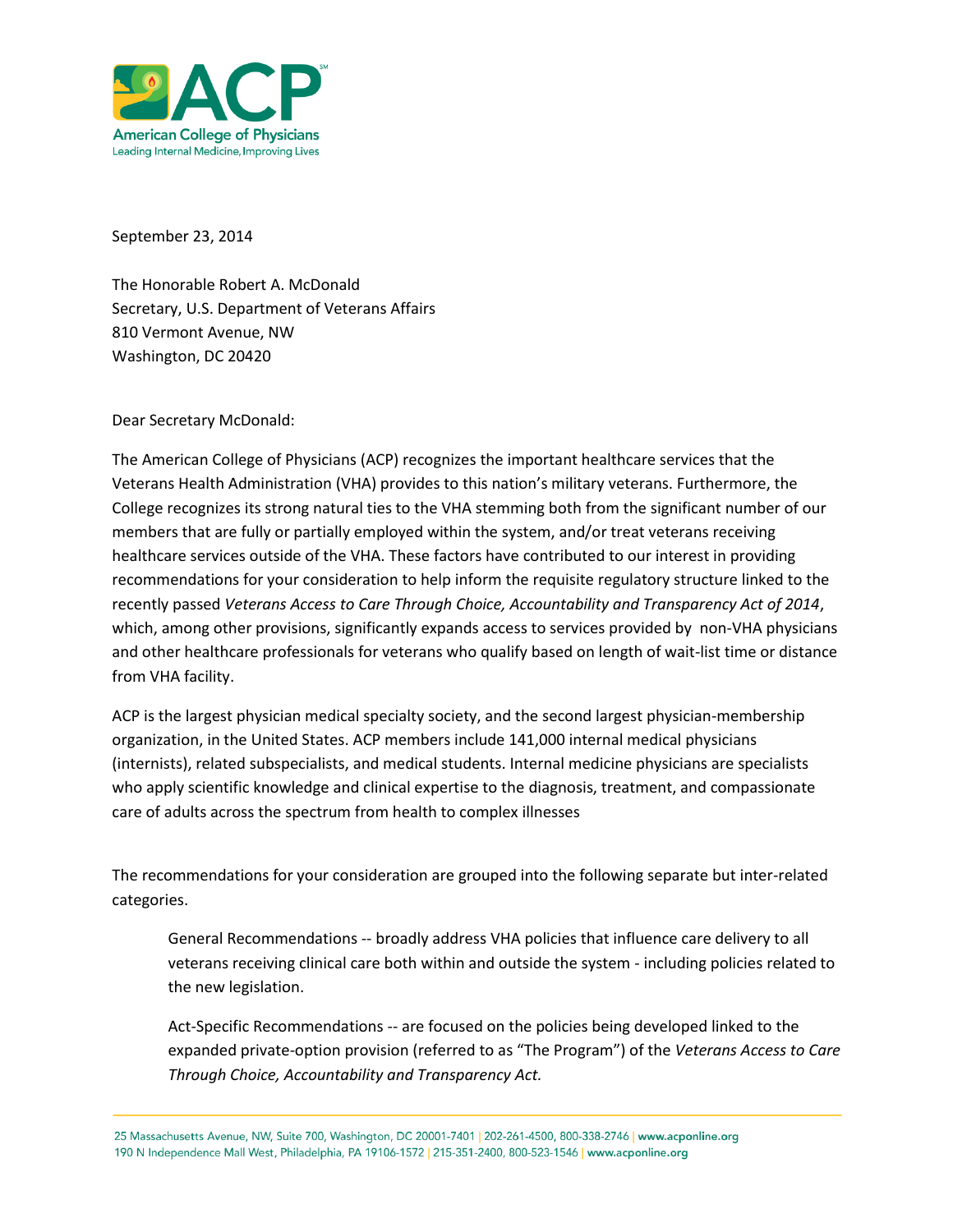## **General Recommendations**

- **The VHA develop processes that ensure the timely, bidirectional exchange of patient clinical information necessary for effective patient care between VHA and non-VHA physicians, other healthcare professionals, and facilities regarding patients that receive healthcare services from both sources.**
- **The VHA develop processes that allow non-VA physicians' prescriptions for veterans eligible for non-VHA care to be filled by pharmacy services within the VHA system. Such processes should also allow for coverage of prescriptions filled by pharmacy services outside the VHA systems in urgent or emergently needed situations. Non-VA physicians should have ready access to and make use of VHA formularies when providing care to eligible veterans, and access to processes to petition for the use of non-VHA formulary drugs for selected patients.**
- **The VHA develop processes that allow non-VHA physicians to order laboratory and radiologic testing, and directly seek subspecialty consultations and treatment at VHA facilities for veterans eligible for and receiving non-VHA care. Furthermore, information should be readily available to these veterans regarding the circumstances under which the VHA will cover such services performed outside the VHA system.**
- **The VHA harmonize clinical performance measures used within the system with evidencebased measures endorsed through a national multi-stakeholder consensus process (e.g. National Quality Forum) and employed by other federal (e.g. Medicare) and private sector healthcare programs. All clinical performance measures and results should be transparent and readily available to the public.**

## **Act-Specific Recommendations**

- **Participation by non-VHA physicians and other healthcare professionals within the Program should be voluntary. Any selection processes for initial or continued Program participation employed by the VHA, other than the minimal qualifications defined in the legislation, should be transparent; they should be based on measures of professional competency, quality of care, and the appropriate utilization and resources; and they should include reasonable appeal procedures. Educational resources describing the Program and its related obligations and rights should be developed and provided by the VHA to allow for an informed decision by physicians and other healthcare professionals considering participation.**
- **Contracting, enrollment and credentialing procedures for non-VHA physicians to participate in the Program should be non-burdensome and rely on already existing Medicare information and procedures.**
- **The fee schedule employed within the Program should be commensurate with the Medicare payment schedule. Claim processes should be clearly defined and similar to those under Medicare (including related appeal procedures), and operate under prompt payment or similar requirements.**

25 Massachusetts Avenue, NW, Suite 700, Washington, DC 20001-7401 | 202-261-4500, 800-338-2746 | www.acponline.org 190 N Independence Mall West, Philadelphia, PA 19106-1572 | 215-351-2400, 800-523-1546 | www.acponline.org